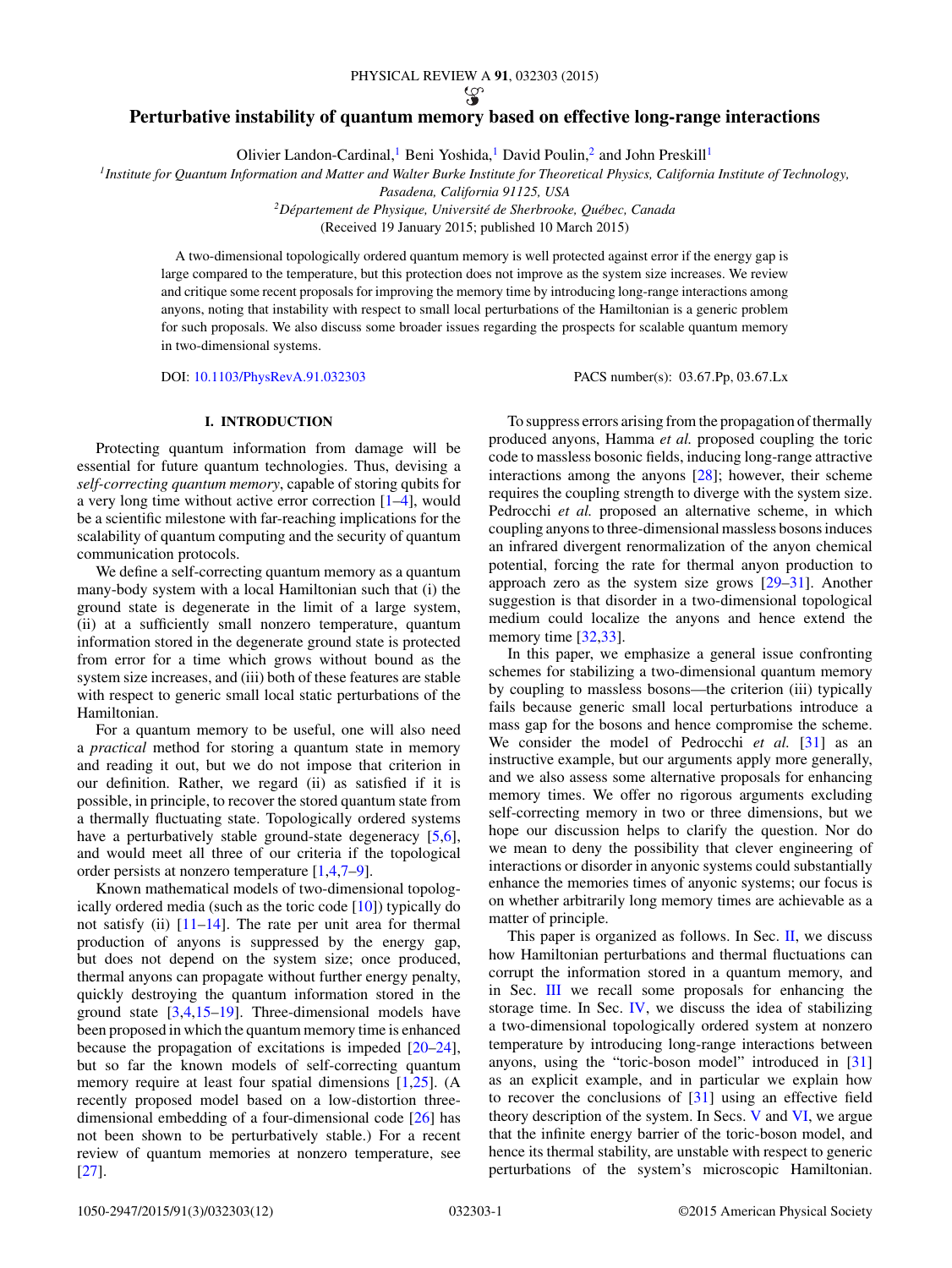<span id="page-1-0"></span>Section [VII](#page-7-0) contains some concluding remarks and open questions regarding self-correcting quantum memory.

## **II. LOGICAL ERRORS IN A QUANTUM MEMORY**

To clarify the concept of self-correcting quantum memory, we recall in this section some ways for a quantum memory to fail, either due to imperfect control of the Hamiltonian or due to thermal fluctuations.

### **A. Spectral instability**

Desideratum (iii) of our definition of a self-correcting memory requires the degenerate ground space to be stable with respect to small local perturbations of the Hamiltonian. If adding a small local perturbation can lift the degeneracy, then the environment might couple to this local operator, producing fluctuations in the relative phases of energy eigenstates, hence driving decoherence in the energy-eigenstate basis. This failure mechanism relies only on the properties of the nearly degenerate ground space, not the properties of the excitations supported by the system.

Alternatively, the memory could fail because a weak local perturbation destroys the energy gap separating the ground space from the rest of the energy-eigenstate spectrum. When the energy gap collapses, the structure of the ground space may undergo a qualitative change, allowing the information stored in the ground state to be corrupted.

We use the term "spectral instability" to refer to either of these failure modes. Sufficient conditions for spectral stability, based on topological order, were identified in [\[6\]](#page-10-0) and then generalized in [\[34\]](#page-11-0).

#### **B. Thermal relaxation**

Desideratum (ii) of our definition requires the stored quantum information to be well protected from error at a sufficiently small nonzero temperature. Ideally, we would assess whether (ii) is satisfied by modeling the thermal environment, simulating how the stored information is affected by thermal fluctuations, and computing the fidelity of a suitably chosen decoding map. Since this program is quite difficult to carry out, and in any case the results depend on the details of the environment and decoding procedure, we usually assess (ii) using simpler criteria.

## *1. Energy and free-energy barriers*

One way to simplify the story is to imagine that the environment applies a sequence of local quantum operations to the quantum memory. After many such steps, we envision cooling the memory, so that it relaxes back to the ground-state space, and then we compare this final state to the initial state deposited in the memory. We say the error sequence is "harmful" if the final state deviates significantly from the initial state.

Each error sequence has an energy height, the maximal value of the expectation value of the Hamiltonian attained during the sequence, and we say that the memory's *energy barrier* is the lowest energy height for any harmful error sequence. Naively, a high-energy barrier means a long memory time because only rare thermal fluctuations will be able to surmount the barrier and damage the stored quantum state.

An Ising ferromagnetic in two or more spatial dimensions is a thermally stable classical memory storing one bit of information in the sign of its magnetization; for the magnetization to flip, thermal fluctuations must produce a large droplet of flipped spins with size comparable to the system size, surmounting an energy barrier scaling like the droplet's surface area. The divergent memory time, though, is not perturbatively stable. A small magnetic field favors one sign of the magnetization; hence bubbles of flipped spins, arising as thermal fluctuations in the disfavored phase at a constant rate per unit time and volume, destroy the stored classical information in a constant time. The three-dimensional toric code, on the other hand, is an example of a self-correcting classical memory, as the one bit detected by its membranelike logical operator is robust against small local perturbations of the Hamiltonian.

As in the classical case, to ensure a long storage time for a quantum memory, we would like the energy barrier to diverge as the system size increases. However, a divergent energy barrier is not by itself sufficient for thermal stability. Haah's three-dimensional cubic code [\[20\]](#page-11-0) has a logarithmically divergent barrier and Michnicki's welded code [\[22,23\]](#page-11-0) has a polynomially divergent barrier, yet in both cases the memory time is bounded above by a constant independent of the system size at any nonzero temperature [\[21,27\]](#page-11-0).

These examples caution us that even if harmful error sequences are strongly Boltzmann suppressed, the suppression can be overwhelmed if the harmful sequences have high entropy. We should consider not just the energy cost, but rather the free-energy cost of encoded errors. In the case of the cubic code, for example, the Boltzmann suppression dominates when the system size is sufficiently small; hence the logarithmically growing energy barrier implies that the memory time *τ* increases with system size *L* as  $\tau \sim \exp(c\beta \log L)$ , where *c* is a constant and  $\beta$  is the inverse temperature. However, once *L* is larger than a critical system size  $L^* \sim e^{c^{\prime} \beta}$ , entropy becomes dominant, and the memory time actually declines with increasing system size. The memory time is optimized for  $L \sim L^*$ , yielding  $\tau < e^{\tilde{c}\beta^2}$  for some constant  $\tilde{c}$ ; criterion (ii) for self-correction is not satisfied.

Conceivably, entropic effects might enhance the memory time under some circumstances, perhaps allowing the memory to be self-correcting even though the energy barrier is finite, as suggested in [\[18\]](#page-11-0). A model in which entropy suppresses harmful error sequences was proposed in [\[35\]](#page-11-0) (see, also, Sec. [III B\)](#page-3-0).

### *2. Anyon propagation*

Typical topologically ordered systems in two dimensions support anyons—pointlike quasiparticle excitations obeying exotic statistics. If the system resides on a torus, a logical error occurs when a pair of anyons is created, and then one member of the pair propagates around a homologically nontrivial cycle of the torus before reannihilating with its partner. Thus the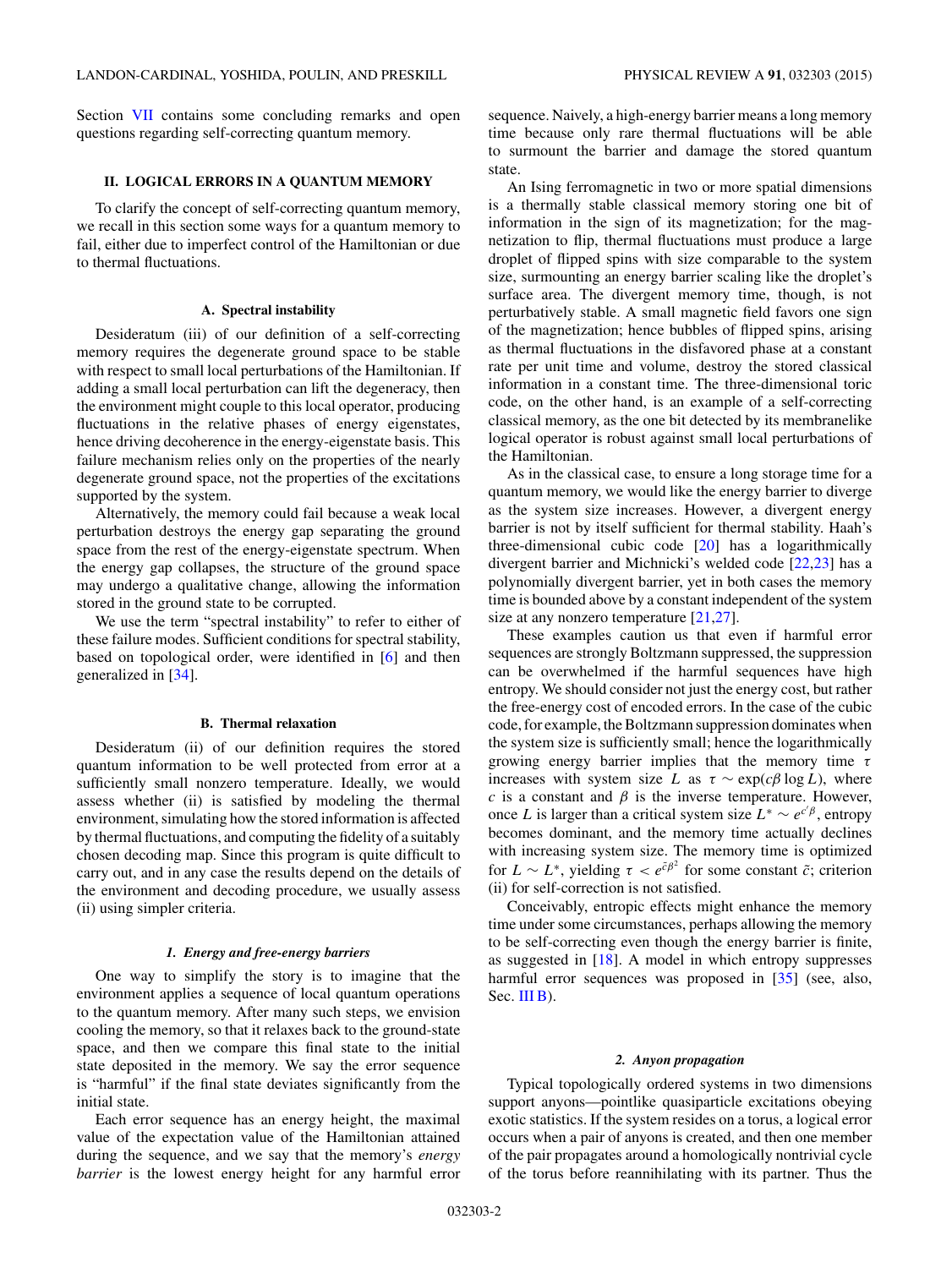<span id="page-2-0"></span>energy barrier is the (constant) energy cost of creating and separating a pair of anyons.

At nonzero temperature, thermal fluctuations produce a nonvanishing density of anyons per unit area. We can imagine decoding the state by bringing pairs of anyons together to annihilate, returning the system to a ground state. Starting with an initial noisy encoded state, we may allow the system to evolve for a while in contact with a heat bath, before applying the decoding map to the final configuration. By combining the anyon world lines arising from the decoding of the initial state, the decoding of the final state, and the thermally induced anyon propagation, creation, and annihilation between the initial and final time, we obtain a cycle, i.e., a set of closed loops. If this cycle is homologically nontrivial, a logical (encoded) error occurs.

When the anyons propagate a distance comparable to the typical (constant) distance between particles in the thermal anyon gas, a logical error will occur with non-negligible probability. Therefore, we do not normally expect a twodimensional quantum memory to be self-correcting, unless supplemented by an additional mechanism to impede the propagation or creation of anyons.

The three-dimensional version of the toric code also has pointlike "anyon" excitations, and a logical error occurs when an anyon propagates across the system. Therefore, this code, too, has a constant energy barrier and is not self-correcting. The cubic code [\[20\]](#page-11-0) has pointlike excitations, but reaching a configuration in which one particle is separated from all others by a distance at least *R* requires energy scaling such as log *R*; thus thermal particle propagation is suppressed and the memory has a logarithmically growing energy barrier. Nevertheless, as noted in Sec. [IIB1,](#page-1-0) the free-energy cost of a logical error becomes independent of system size for a sufficiently large system at a fixed temperature.

In the three-dimensional welded code  $[22,23]$ ,  $v > 2$  threedimensional toric code subblocks are sewn together at each weld. Anyons propagate freely within each subblock, but for an anyon to pass through a weld from one subblock to another, at least  $v - 2$  additional anyons must be created. Therefore, the energy barrier is high if the code has many such subblocks. However, logical errors can arise at nonzero temperature from a process in which *v* thermal anyons propagating in distinct subblocks meet at a weld and fuse to the vacuum [\[27\]](#page-11-0). This process is entropically enhanced because the fusion can occur at any point along the weld; the resulting logical error rate is independent of system size and therefore the code is not self-correcting.

## **III. IMPROVING THE STORAGE TIME**

Having discussed how a quantum memory can fail, we now briefly consider some possible ways to improve the stability of a quantum memory and hence enhance its storage time.

## **A. Anyon localization**

Even for a topologically ordered system with a spectral gap, in which small local perturbations split the ground-state degeneracy by an amount which is exponentially suppressed for a large system size, a quantum memory may fail due to

small local perturbations of the Hamiltonian. The problem is that although information encoded in the ground space may be well protected in principle, if the perturbation is unknown it may be difficult to prepare precisely the ground state of the perturbed system.

For example, if the ideal system has the toric code Hamiltonian, we might write to the memory by preparing one of the toric code ground states. But if the Hamiltonian is slightly deformed by a weak perturbation, the ground state of the ideal Hamiltonian is a coherent superposition of excited states of the perturbed Hamiltonian; this superposition dephases quickly, destroying the encoded information in a constant time independent of system size [\[36\]](#page-11-0). If the perturbation were exactly known, then, in principle, we could decode the state by running the Hamiltonian evolution backward in time. But if (more realistically) the perturbation is unknown, then an uncorrectable logical error is likely to occur. This error mechanism operates even at zero temperature; the error arises not from thermal fluctuations but rather from imperfect control of the system's Hamiltonian.

One way to evade this problem is to respond to the deformation of the Hamiltonian by adjusting the procedure for encoding and decoding the state. Under a generic perturbation, the static pointlike anyons of the exact toric code become propagating dressed anyons with nonzero size. Using a physical device that detects these dressed anyons, we can prepare a ground state of the perturbed system, which will store quantum information reliably at zero temperature. In principle, we could read out the encoded state at a later time using dressed string operators.

Alternatively, these zero-temperature errors can be suppressed by introducing disorder in the system Hamiltonian, ensuring that in low-lying excited states the anyons are spatially localized rather than freely propagating [\[33\]](#page-11-0). In fact, localization may suffice to make the memory time exponentially large in the system size, when the errors are due to unknown Hamiltonian perturbations [\[32,37\]](#page-11-0). However, at any nonzero temperature, *single-particle* localization does not prevent anyons from diffusing at a nonzero rate due to thermally activated hopping through the disordered system. Thus, at nonzero temperature, though localization may enhance the memory time by a constant factor, we still expect the logical errors to occur after a constant time independent of system size—the memory is not self-correcting.

We note that a disordered topologically ordered system may exhibit *many-body localization*, in which anyons are spatially localized even in highly excited states of the disordered Hamiltonian [\[38,39\]](#page-11-0). However, many-body localization is a property of a perfectly isolated Hamiltonian system. Even a many-body-localized two-dimensional topological phase would fail to be self-correcting because anyons would still be able to diffuse when the system is in contact with a thermal bath.

For the case of a two-dimensional commuting Hamiltonian such as the disordered toric code model, the finding that topological order is destroyed at nonzero temperature can be formulated rigorously. Hastings [\[7\]](#page-10-0) showed that the Gibbs state of a (not necessarily translation-invariant) two-dimensional (2D) commuting local Hamiltonian can be (approximately) transformed to a product state by a constant-depth local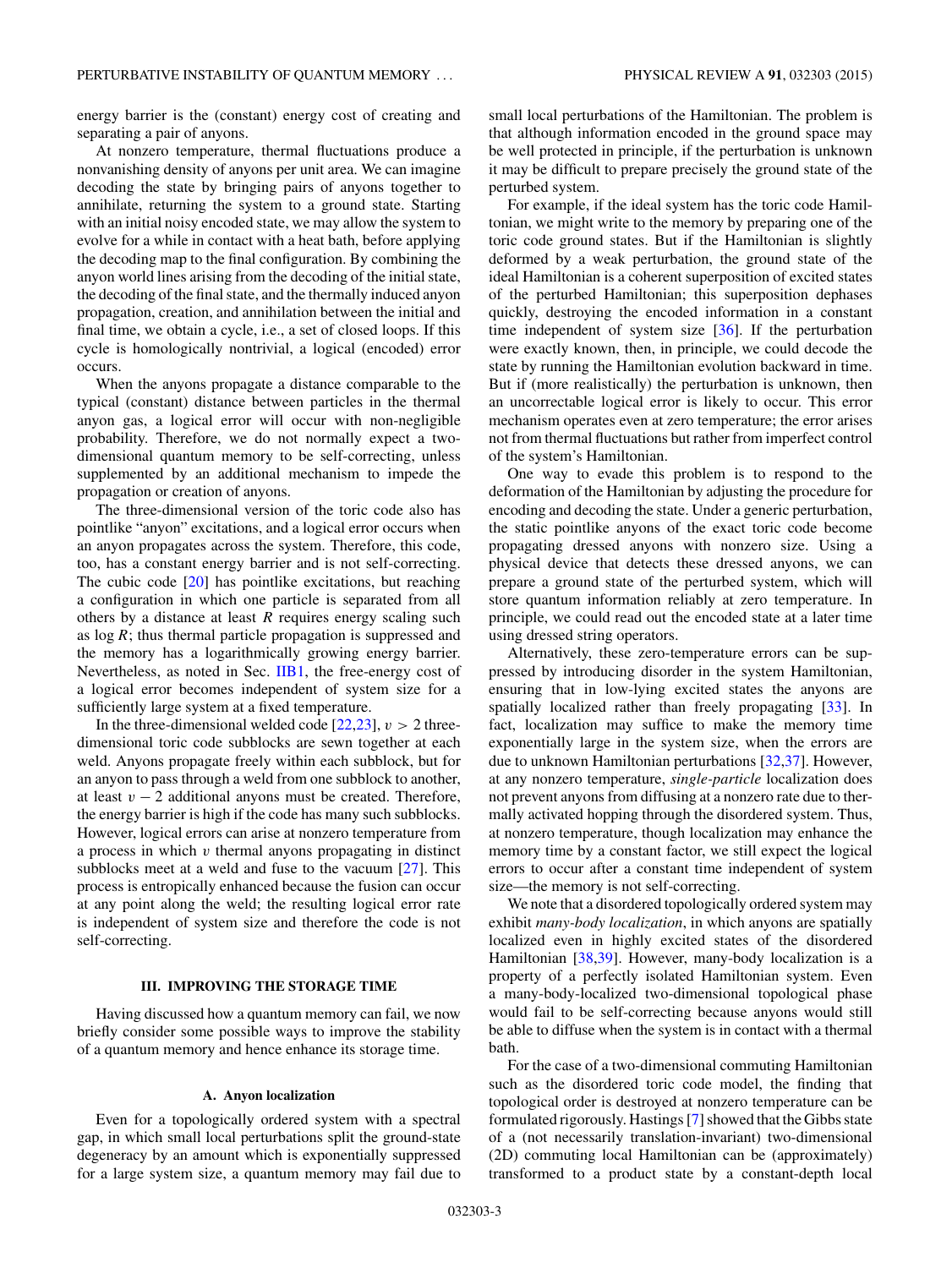<span id="page-3-0"></span>quantum circuit. To analyze the memory time, we can draw guidance from studies of the disordered 1D Ising model, whose stability properties are similar to those of the 2D toric code. For a one-dimensional classical spin system with Hamiltonian

$$
H_{\text{Ising}} = -\sum_{i} J_i Z_i Z_{i+1},\tag{1}
$$

where the nearest-neighbor couplings  $\{J_i\}$  are positive but otherwise arbitrary, the memory time  $\tau$  is independent of system size, scaling like  $\tau \sim \exp(2\beta \bar{J})$  where  $\bar{J} \equiv (J_{\min} + J_{\max})/2$  is the average of the minimal and maximal values of the coupling [\[40\]](#page-11-0). Thus the memory time is not significantly enhanced in the regime  $J_{\text{max}} \gg J_{\text{min}}$  where defects are strongly localized. The conclusion  $\tau = O(1)$  also applies to the (disordered) toric code, subject to a master equation whose jump operators are Pauli operators; in that case, the jumps transform energy eigenstates to energy eigenstates, so that the convergence to a fixed point can be analyzed using classical methods [\[14\]](#page-11-0).

### **B. Entropically suppressed propagation**

Brown *et al.* described an anyon model in which anyon propagation is impeded by entropic considerations [\[35\]](#page-11-0). In their model, a two-dimensional topologically ordered medium is divided into domains separated by defect lines. Each domain supports both heavy and light anyons, where the decay of a heavy anyon into two light anyons is allowed by both kinematics and the fusion rules. Furthermore, upon crossing a defect line, a heavy anyon is transformed into a light one, and a light one is transformed into a heavy one.

Propagation of light anyons across defect lines is suppressed at low temperature because an energy boost is needed to cross to the other side. Furthermore, it is entropically favored for heavy anyons to decay to pairs of light ones. Therefore, anyons cannot easily travel across the system and the memory time is correspondingly enhanced. Numerical evidence suggests that if the system size is properly optimized, the memory time *τ* scales with the inverse temperature  $\beta$  as  $\tau \sim e^{c\beta^2}$ , just as in the three-dimensional cubic code, even though the energy barrier is constant rather than logarithmically growing. This is a notable improvement compared to the scaling  $\tau \sim e^{c\beta}$  in the toric code. Though not self-correcting, this system illustrates how in some cases favorable entropic effects can significantly enhance the memory time.

#### **C. Long-range anyon interactions**

Since logical errors in a two-dimensional topologically ordered quantum memory arise from anyon propagation, any mechanism that impedes anyon propagation can, in principle, enhance the memory time. Aside from localization due to disorder as discussed above, there is another mechanism that could limit how far anyons can travel—attractive interactions between anyons. The interactions may impose a hefty energy penalty on harmful error sequences, encouraging confinement of the anyons to small dilute clusters which do not produce logical errors. For the system to be truly self-correcting, though, these interactions must have infinite range. Otherwise, only a constant amount of energy would be needed for an anyon to break away from a cluster, leaving it free to propagate unmolested by attractive forces applied by other anyons, thus allowing logical errors to occur at a constant rate at any nonzero temperature.

For a system with a local Hamiltonian, long-range forces arise from the exchange of gapless excitations. Hamma *et al.* [\[28\]](#page-11-0) proposed a model in which the anyon density provides a source for a massless scalar field. Scalar exchange produces long-range attractive interactions between anyons, but each anyon also has a logarithmically infrared divergent negative self-energy, rendering the system unstable. The divergent self-energy can be canceled by introducing other fields with carefully tuned couplings, but then the Hamiltonian contains terms with infrared divergent coefficients.

Improving on [\[28\]](#page-11-0), Pedrocchi *et al.* proposed an alternative model with a local Hamiltonian and finite couplings, in which the anyonic chemical potential is infrared divergent [\[31\]](#page-11-0). Thus the energy barrier, the cost of creating a distantly separated anyon pair, diverges with system size, as does the memory time. We review this scheme in Sec. IV. It works, if the Hamiltonian is carefully tuned. But, as we explain in Sec. [V,](#page-5-0) it does not meet our criteria for self-correction because the divergent energy barrier is unstable with respect to generic small perturbations of the local Hamiltonian.

We also note that schemes for "active" rather than "passive" error correction have been proposed, inspired by the idea that long-range attractive interactions might impede the propagation of diffusing anyons [\[41\]](#page-11-0). In a scheme recently discussed in [\[42\]](#page-11-0), the anyon motion is guided by a classical field, which is regularly updated using a local evolution rule as the anyons propagate. Such active error correction schemes, though effective and interesting, do not meet our criteria for self-correction for several reasons. For one thing, to achieve an arbitrarily low logical error rate, the scheme requires a "speed of light" (rate of information propagation in the classical field) which diverges relative to the "speed of sound" (rate of anyon motion), a requirement not satisfied by a system with a local Hamiltonian and bounded couplings. Furthermore, the dissipative dynamics of the field which controls the anyons may not be realizable by any Hamiltonian system in contact with a thermal bath.

## **IV. TORIC CODE COUPLED TO A SCALAR FIELD**

## **A. Toric code**

To prepare for our discussion of models with long-range anyon interactions, let us first recall Wen's formulation [\[43\]](#page-11-0) of Kitaev's toric code model [\[10\]](#page-11-0). Consider an  $L \times L$  square lattice with one qubit per site, where *L* is an even integer. The Hamiltonian is

$$
H_{\text{Toric}} = -J \sum_{r} W_{r}, \quad W_{r} = X_{r,1} Z_{r,2} X_{r,3} Z_{r,4}, \quad (2)
$$

where  $r$  labels lattice plaquettes and  $W_r$  acts on the four qubits contained in plaquette *r* (*X* and *Z* denote Pauli matrices). On the torus (i.e., a square with periodic boundary conditions), the model has four degenerate ground states which can encode two qubits.

The energy cost of creating an anyon pair is 4*J* , and the anyons are noninteracting. A logical error occurs if a pair is created and one anyon propagates around a nontrivial cycle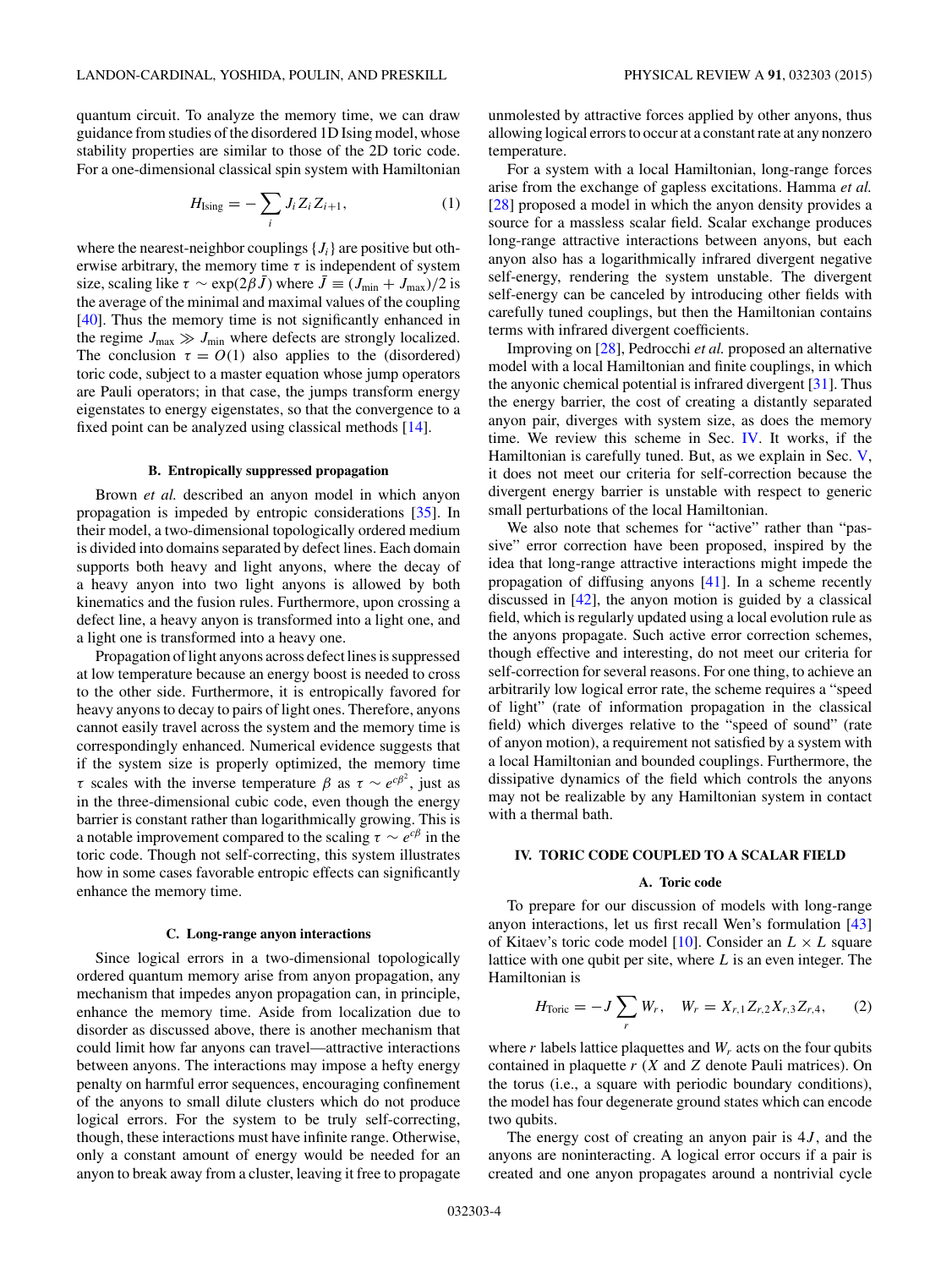<span id="page-4-0"></span>of the torus before the anyons reannihilate. Therefore, the (constant) energy barrier is 4*J* . The typical separation between particles in the thermal anyon gas, and hence also the memory time, scale like the inverse Boltzmann factor  $e^{2\beta J}$ .

## **B. Coupling the toric code to massless bosons**

Now, following Pedrocchi *et al.* [\[31\]](#page-11-0), we consider coupling the two-dimensional toric code to an auxiliary threedimensional bosonic system which induces long-range attractive forces among the plaquette variables. The Hamiltonian proposed by [\[31\]](#page-11-0) is

$$
H = -A \sum_{r} W_{r}(a_{r} + a_{r}^{\dagger}) + H_{boson},
$$

$$
H_{boson} = \sum_{q} \epsilon_{q} a_{q}^{\dagger} a_{q}, \quad a_{q} = \frac{1}{\sqrt{N}} \sum_{s} a_{s} e^{iqs}.
$$
(3)

Here the index *r* labels the sites of the two-dimensional topologically ordered medium and *s* labels the *N* sites of a three-dimensional lattice which contains the two-dimensional lattice;  $a_r$  and  $a_r^{\dagger}$  are the annihilation and creation operators for bosonic modes residing at the location of plaquette operator *Wr*, and *q* labels the discrete Fourier modes for a bosonic field defined on the three-dimensional lattice. We assume  $\epsilon_q > 0$  because a bosonic mode with negative  $\epsilon_q$  would be unstable. The precise behavior of  $\epsilon_q$  for large q does not matter for analyzing the long-distance physics of the model, but the behavior of  $\epsilon_q$  for small *q* does matter. We assume a gapless spectrum for the Fourier modes with  $\epsilon_q \sim q^2$  for small *q*. We will call the Hamiltonian in Eq. (3) the "toric-boson model."

Coupling anyons to the three-dimensional massless boson field produces an attractive force between anyons, with potential energy inversely proportional to separation. After a polaron transformation (i.e., completing the square), the Hamiltonian may be rewritten as [\[31\]](#page-11-0)

$$
H = -\sum_{r,r'} J_{r,r'} W_r W_{r'} + \sum_q \epsilon_q \tilde{a}_q^{\dagger} \tilde{a}_q, \tag{4}
$$

where

$$
J_{r,r'} = \frac{A^2}{N} \sum_{q} \frac{1}{\epsilon_q} e^{iq(r-r')} \sim \frac{A^2}{|r-r'|};
$$
 (5)

here *N* is the number of lattice sites in the three-dimensional bosonic system,

$$
\tilde{a}_q = a_q - \frac{A}{\epsilon_q \sqrt{N}} \sum_r W_r e^{iqr}, \qquad (6)
$$

and the conclusion  $J_{r,r,' \sim A^2/|r - r'|$  applies for asymptotically large separation. Note that  $\tilde{a}_q$  and  $\tilde{a}_q^{\dagger}$  both obey ordinary bosonic commutation relations because the *Wr*'s residing at distinct plaquettes are commuting operators. The long-range behavior of the potential energy, scaling such as∼1*/R* where *R* is the separation, arises from the pole in  $1/\epsilon_q$ , which dominates the Fourier integral for large *R*.

Because the Hamiltonian in Eq.  $(4)$  is the sum of an anyonic part  $H_A$  and bosonic part  $H_B$ , which are completely

decoupled, the energy eigenstates can be written as  $|\psi\rangle$  =  $|\psi_{\text{qubit}}\rangle \otimes |\phi_{\text{boson}}\rangle$ , where  $|\psi_{\text{qubit}}\rangle$  is an eigenstate of  $H_A$  and  $|\phi_{boson}\rangle$  is an eigenstate of  $H_B$ . Since  $J_{r,r'} > 0$ , the interactions between plaquette variables in Eq. (4) are "ferromagnetic," favoring alignment.  $H_A$  has a  $\mathbb{Z}_2$  global symmetry, under which *W<sub>r</sub>* changes sign, which is spontaneously broken at zero temperature—there is one ground-state sector with  $W_r = 1$ for all *r* and another sector with  $W_r = -1$  for all *r*, where both sectors have a topological degeneracy as well. The spontaneous breakdown of the global  $\mathbb{Z}_2$  symmetry persists at sufficiently small nonzero temperature, and we may assume without loss of generality that the thermal expectation value  $\langle W_r \rangle$  is positive.

As emphasized in  $[31]$ , the crucial property of Eq.  $(4)$  is that the energy cost of creating a single isolated anyon is infrared divergent, i.e., increases with the system size. To compute this energy cost, we follow [\[31\]](#page-11-0) and suppose that the bosonic bath is at any moment in a Gibbs state with respect to the effective Hamiltonian  $\langle \alpha | H | \alpha \rangle$ , where  $| \alpha \rangle$  is the instantaneous anyonic state, i.e., an eigenstate of all operators  $W_r$ . In that case, this energy cost of creating a single isolated anyon only depends on the anyonic part  $H_A$  of the Hamiltonian in Eq. (4) (see [\[31\]](#page-11-0) for the detailed calculation). The divergence arises because each plaquette interacts with many other distantly separated plaquettes on the two-dimensional lattice; flipping the sign of one *Wr* relative to all the others increases the potential energy by an amount

$$
\mu \sim \sum_{r'} J_{r,r'} \sim O(L). \tag{7}
$$

This effective chemical potential  $\mu$  is  $O(L)$  because we sum the  $1/R$  interaction energy over the  $L \times L$  lattice. In contrast to the standard toric code, where the energy of an isolated anyon is 2*J* and the thermal density of anyons at inverse temperature  $\beta$  scales like  $e^{2\beta J}$ , in the model Eq. (4) the thermal density scales like  $e^{c\beta L}$  (where *c* is a constant), and correspondingly the memory time grows exponentially with *L* at any nonzero temperature. The infrared divergent chemical potential and the resulting self-correcting behavior of Eq. (4) were the main conclusions of [\[31\]](#page-11-0). In fact, the infinite chemical potential means that the spontaneous breakdown of the  $\mathbb{Z}_2$ global symmetry, and hence the self-correcting behavior, hold at arbitrarily high temperature.

#### **C. Derivation using effective field theory**

Because the conclusion  $\mu = O(L)$  follows from only the long-distance properties of the Hamiltonian (4), it can be recovered using an effective field theory description which captures the infrared behavior of the model. The effective Hamiltonian becomes

$$
H_{\text{EFT}} = \frac{1}{2} \int d^3 x \, (\nabla \phi)^2 - A \int d^2 y \, w(y) \phi(y) + \cdots , \quad (8)
$$

where  $\phi(x)$  is a suitably normalized scalar field. The  $\frac{1}{2} (\nabla \phi)^2$ term in the Hamiltonian density arises from the dispersion relation  $\epsilon_q \sim q^2$  for small *q*; higher-order terms in *q* correspond to terms with more derivatives in *H*<sub>EFT</sub>, which are not shown because they produce only small corrections for long-wavelength modes of the scalar field. The source *w*(*y*)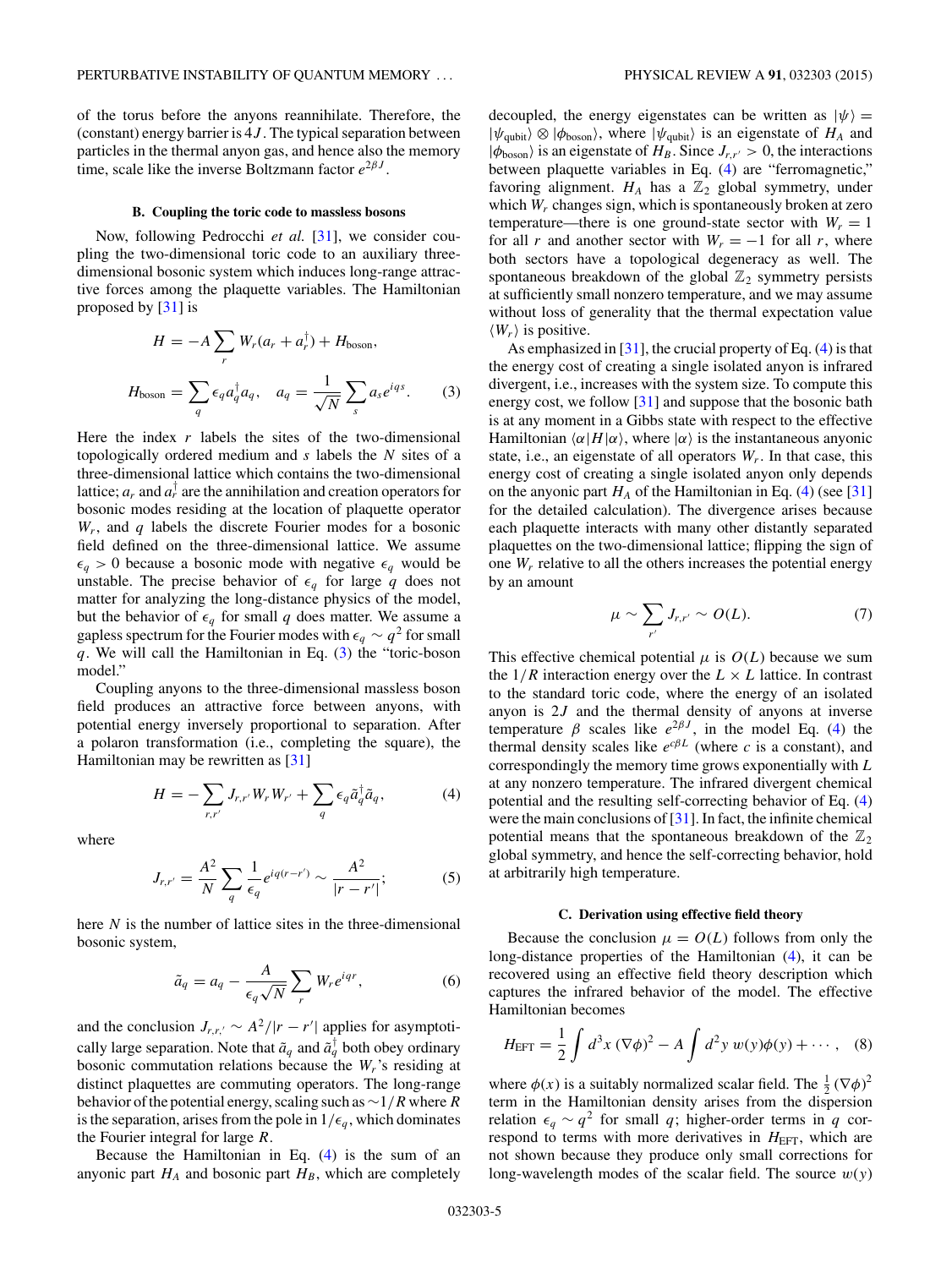<span id="page-5-0"></span>describes the anyon configuration. To be compatible with the conventions of Sec. [IV B,](#page-4-0) we assume  $w(y)$  takes the positive value  $w_0 > 0$  in the ground state of the two-dimensional topological medium, and has the value  $w(y) = w_0 - 2n(y)$ when anyons are present, where  $n(y)$  is a suitably smoothed and normalized anyon density. We assume  $w(y) = 0$  outside the two-dimensional medium.

The energy is minimized by a solution to the static classical field equation, which is Poisson's equation

$$
\nabla^2 \phi(x) = -Aw(x). \tag{9}
$$

The solution is

$$
\phi(x) = A \int d^2 y \left( \frac{1}{-\nabla^2} \right)_{x,y} w(y) + \phi_0(x), \quad (10)
$$

where  $\phi_0(x)$  is a solution to the homogeneous field equation, and the Green function  $\frac{1}{-\nabla^2}$  is determined by imposing appropriate boundary conditions. We assume that the twodimensional anyonic source for the three-dimensional scalar field  $\phi$  has bounded support, and that  $\phi$  vanishes at spatial infinity.

The boundary condition justifies an integration by parts with no surface term, and using the field equation we may obtain an alternative expression for the minimal energy of the field configuration in the presence of an anyon source:

$$
E[w] = -\int d^3x \frac{1}{2} \phi \nabla^2 \phi - A \int d^2y \, w(y) \phi(y)
$$
  
=  $\frac{A}{2} \int d^3x \, w(x) \phi(x) - A \int d^2y \, w(y) \phi(y)$   
=  $-\frac{A}{2} \int d^2x \, w(x) \phi(x),$  (11)

with the integral now supported only on the two-dimensional surface where the source field  $w$  is nonzero. Inserting Eq.  $(10)$ into this expression, one finds

$$
E[w] = -\frac{A^2}{2} \int d^2x \, d^2y \, w(x) \left(\frac{1}{-\nabla^2}\right)_{x,y} w(y). \tag{12}
$$

The boundary condition determines the Green function to be

$$
\left(\frac{1}{-\nabla^2}\right)_{x,y} = \frac{1}{4\pi |x-y|},\tag{13}
$$

and so we obtain

$$
E[w] = -\frac{1}{2} \int d^2x \, d^2y \, w(x) J(x, y) w(y), \qquad (14)
$$

where

$$
J(x,y) = \frac{A^2}{4\pi|x-y|},
$$
\n(15)

as in Eq.  $(5)$ .

To compute the effective anyon chemical potential, we write  $w(y) = w_0 - 2n(y)$ , finding that  $E[w]$  contains a term linear in the anyon density,

$$
\int d^2x \, \mu(x)n(x),\tag{16}
$$

where

$$
\mu(x) = 2w_0 \int d^2y \, J(x, y). \tag{17}
$$

Assuming for simplicity that *x* is the center of a disk with radius *L/*2, we obtain

$$
\mu = 2w_0 A^2 \int_0^{2\pi} d\theta \int_0^{L/2} r dr \frac{1}{4\pi r} = \frac{w_0 A^2}{2} L, \quad (18)
$$

recovering the linear divergence found in Eq. [\(7\)](#page-4-0).

## **V. PERTURBATIVE INSTABILITY OF MASSLESS BOSONS**

Having seen that the model in Eq. [\(3\)](#page-4-0) has an infrared divergent energy barrier, and hence an exponentially increasing quantum storage time at sufficiently small nonzero temperature, we next consider the stability of the energy barrier with respect to small perturbations of the system's local Hamiltonian. For assessing perturbative stability, it is important to note that the divergent anyon chemical potential arises because the response of the scalar field to the anyon vacuum is infrared divergent. A small perturbation of the Hamiltonian can tame this divergence, rendering the energy barrier finite.

The bosonic ground state  $|\phi_{\text{boson}}\rangle$  of Eq. [\(4\)](#page-4-0) satisfies

$$
\tilde{a}_q |\phi_{\text{boson}}\rangle = 0 \tag{19}
$$

for all *q*, which implies

$$
\langle a_r \rangle_0 \sim \frac{A}{N} \sum_{q} \frac{1}{\epsilon_q} \sum_{r'} e^{iq(r'-r)} = O(L), \tag{20}
$$

where  $\langle a_r \rangle_0$  denotes the ground-state expectation value, and we have substituted  $W_{r'} = 1$ . The bosonic mode  $a_r$  has an unbounded occupation number in the anyon ground state, which is why the cost of creating an isolated anyon at site *r* is divergent.

Additional terms in the bosonic Hamiltonian, which are generically present, will prevent the occupation number from diverging. Suppose, for example, the Hamiltonian contains a term

$$
V = \epsilon \sum_{r} n_r = \epsilon \sum_{q} a_q^{\dagger} a_q, \qquad (21)
$$

where  $n_r = a_r^\dagger a_r$  is the number operator for the mode localized at site *r*. We may assume  $\epsilon > 0$  because otherwise the bosonic field would be unstable, an indication that we are expanding around the wrong bosonic vacuum. Now the perturbation *V* , which disfavors a large occupation number, competes with the Hamiltonian [\(4\)](#page-4-0), and the ground-state expectation value of *ar* takes the finite value

$$
\langle a_r \rangle_0 \sim \frac{A}{N} \sum_{q} \frac{1}{\epsilon + \epsilon_q} \sum_{r'} e^{iq(r'-r)} = O(\epsilon^{-1/2}), \qquad (22)
$$

because the perturbation removes the pole at  $q = 0$ .

For this particular perturbation, the bosonic Hamiltonian is quadratic and therefore exactly solvable, but the conclusion that a generic perturbation removes the infrared divergence holds more generally. In the effective field theory language,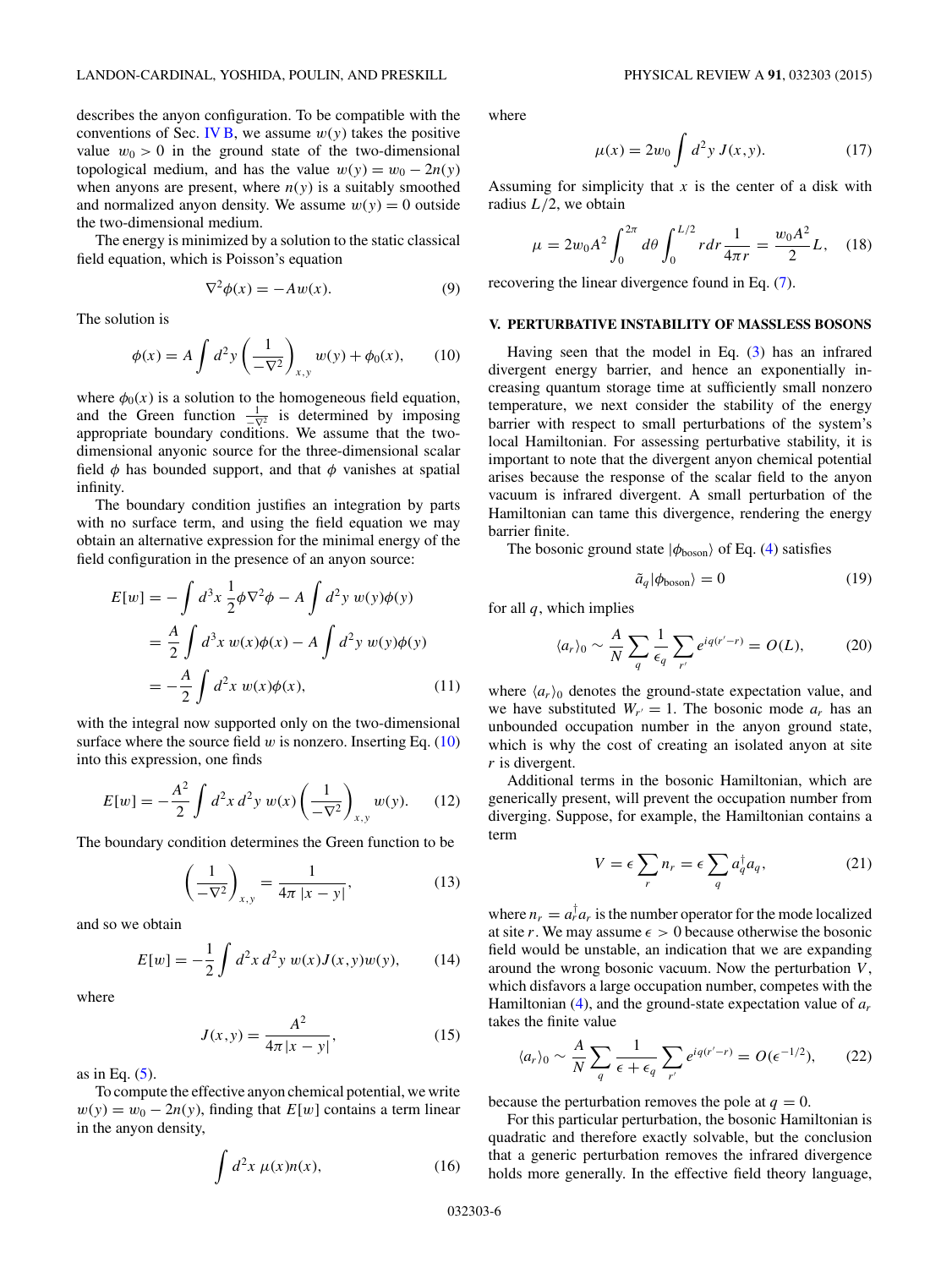<span id="page-6-0"></span>the solution to the static field equation  $(10)$  becomes

$$
\phi(x) = A \int d^2 y \left( \frac{1}{-\nabla^2} \right)_{x,y} w(y)
$$
  
=  $A w_0 \int d^2 y \frac{1}{4\pi |x - y|} = O(L)$  (23)

in the anyonic vacuum such that  $w(y) = w_0$  in the twodimensional topological medium and  $w(y) = 0$  elsewhere. The infrared divergent behavior of  $\phi(x)$  arises because the scalar field is exactly massless in Eq. [\(8\)](#page-4-0). Generically, a nonzero mass term will be present, perturbing the Hamiltonian according to

$$
H_{\text{EFT}} \to H_{\text{EFT}} + \int d^3x \frac{1}{2} m^2 \phi^2. \tag{24}
$$

We may assume  $m^2 > 0$ , because otherwise the scalar field would be unstable, indicating that we are expanding around the wrong bosonic vacuum. The static vacuum solution becomes

$$
\phi(x) = Aw_0 \int d^2y \left( \frac{1}{-\nabla^2 + m^2} \right)_{x,y} = O(m^{-1}); \quad (25)
$$

now the *y* integral converges because the Green function decays like *e*−*m*|*x*−*y*<sup>|</sup> for large separation.

The effective field theory approach is useful for analyzing the energy barrier of a quantum memory because whether the energy barrier diverges or not hinges on the behavior of the model in the far infrared, where the field theory approximation should be reliable. The degrees of freedom described by the field theory may be *emergent*, not corresponding in any very direct way with the microscopic degrees of freedom of the underlying Hamiltonian model. But just as the divergent energy barrier in the model given by Eq. [\(8\)](#page-4-0) is realized only when the free parameter  $m^2$  of the effective field theory is tuned to zero, we may anticipate that a divergent energy barrier arises from the exchange of massless bosons only on (at best) a codimension-one surface in the space of all Hamiltonian models. A generic perturbation moves the Hamiltonian off this surface, destroying the infinite energy barrier. To evade this conclusion, we need models in which bosons with the appropriate couplings remain gapless when the microscopic Hamiltonian is deformed.

Not just the infinite energy barrier but also the topological order of the two-dimensional medium might be threatened by small perturbations of the Hamiltonian. In addition to coupling to plaquette variables, the scalar field could couple to individual qubits; for example, the perturbed Hamiltonian might contain terms such as

$$
V = \epsilon' \sum_{r} (a_r + a_r^{\dagger}) (X_{r,1} + X_{r,2} + X_{r,3} + X_{r,4}). \tag{26}
$$

If in the ground state the expectation value of the field scales like  $\langle a_r \rangle_0 \sim m^{-1} \sim \epsilon^{-1/2}$  as in Eqs. [\(22\)](#page-5-0) and (25), then an effective magnetic field

$$
B \sim \frac{\epsilon'}{\sqrt{\epsilon}}\tag{27}
$$

is applied to the qubits. Although enhanced by the large strength of the field, this magnetic field is still perturbatively strength of the field, this magnetic field is still perturbatively<br>small compared to the energy cost ∼1/√∈ of creating an

isolated anyon, so it is plausible that the topological order would survive. In any case, we expect the topological order to persist within a region of finite volume in the space of Hamiltonians.

## **VI. STABILIZING MASSLESS BOSONS**

The scheme of Pedrocchi *et al.* [\[31\]](#page-11-0) for stabilizing a quantum memory requires massless bosonic fields, and we have argued that under generic conditions, bosonic fields acquire mass unless the Hamiltonian is tuned to a codimensionone surface. But there are important exceptions to this rule, and we should consider whether these exceptions can be exploited by quantum engineers. In particular, the masslessness of Goldstone bosons and gauge bosons follows from general symmetry principles.

## **A. Goldstone bosons**

A spontaneously broken exact continuous symmetry is always associated with an exactly massless Goldstone boson, whose masslessness is preserved by any perturbation that respects the symmetry (and also maintains its spontaneous breakdown). If  $\phi(x)$  is a Goldstone field, then the symmetry acts according to

$$
\phi(x) \mapsto \phi(x) + \text{const},\tag{28}
$$

disallowing a mass term  $\frac{1}{2}m^2\phi^2$  in the effective Hamiltonian.

The symmetry not only forbids a mass term for the Goldstone boson, but also constrains its coupling to other fields. For example, a term  $-A\phi(x)w(x)$  describing the coupling of the Goldstone field to the anyonic density  $w(x)$ is not allowed, but a derivative coupling  $-A\nabla\phi(x)w(x)$  is compatible with the symmetry, and can be reexpressed as  $A\phi(x)\nabla w(x)$  after integrating by parts. (This term violates rotational invariance, but could be allowed in an anisotropic system.) Then, arguing as in Sec. IV  $C$ , we find in place of Eq.  $(12)$  that the energy of the bosonic ground state in the presence of a source becomes (in *D* spatial dimensions)

$$
E[w] = -\frac{A^2}{2} \int d^D x \, d^D y \, \nabla w(x) \left(\frac{1}{-\nabla^2}\right)_{x,y} \nabla w(y)
$$

$$
= -\frac{A^2}{2} \int d^D x \, w(x)^2,
$$
(29)

the infrared-finite integral of a local source-dependent energy density. Because they are derivatively coupled, the exchange of Goldstone bosons generates short-range contact interactions between anyons rather than long-range forces.

Perturbations that explicitly break the continuous symmetry would gap out the Goldstone bosons in any case. But even if we are willing to impose a symmetry that protects the massless Goldstone bosons, there would be no resulting divergent energy barrier to suppress logical errors.

### **B. Gauge bosons**

In some cases, exactly massless deconfined  $U(1)$  gauge bosons can emerge from an underlying spin model with no fundamental gauge symmetry. From an effective field theory viewpoint, since the gauge symmetry is not an exact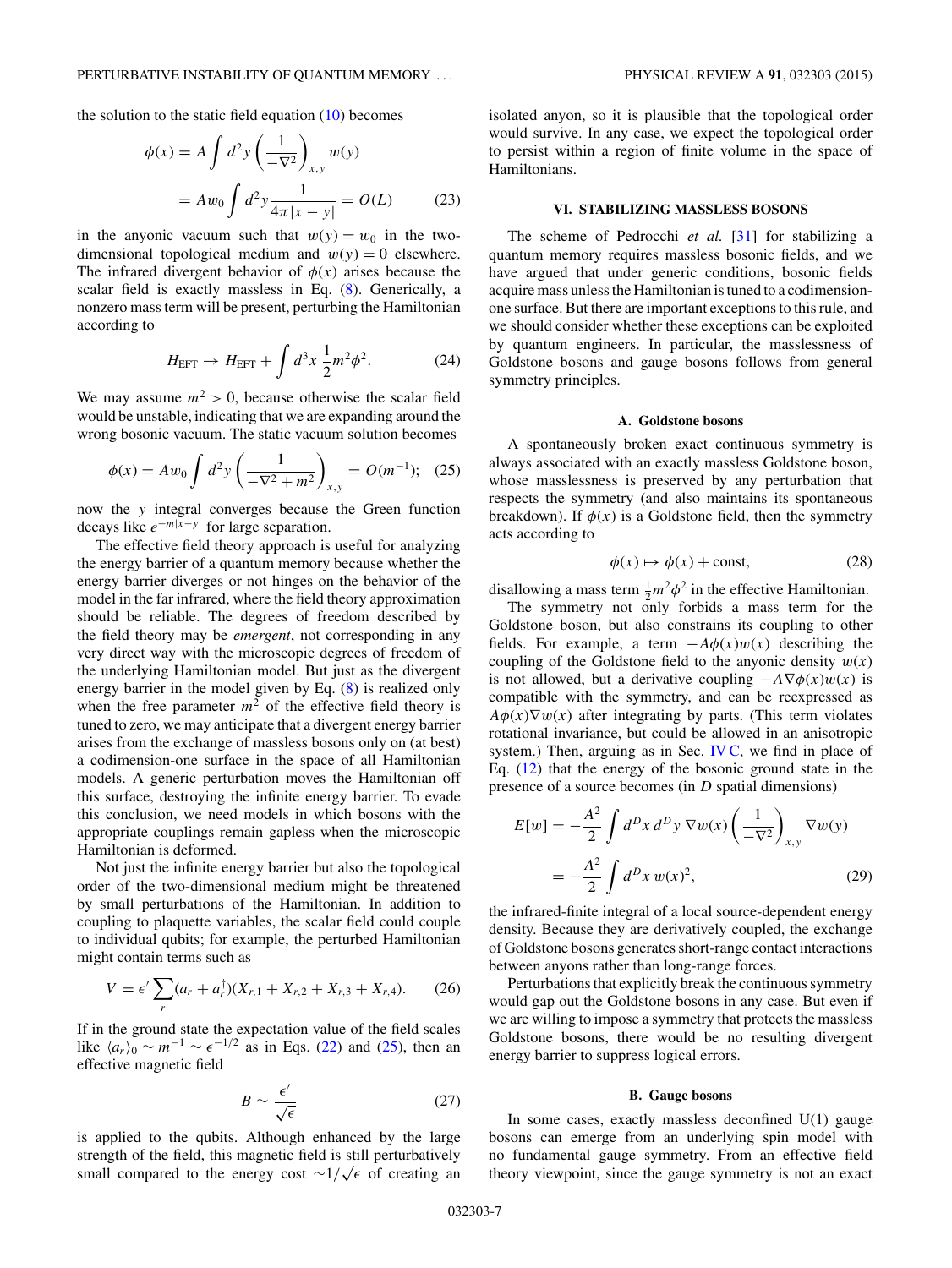<span id="page-7-0"></span>feature of the underlying microscopic Hamiltonian, nothing seems to forbid adding a gauge noninvariant term to the Hamiltonian of the long-distance effective field theory, which would gap out the gauge bosons. But if the microscopic local Hamiltonian energetically favors a sector of the theory which satisfies gauge constraints, these constraints could be robust against generic small perturbations of the microscopic Hamiltonian [\[44\]](#page-11-0). A model with such features can support a stable "Coulomb phase," where a "photon" remains exactly massless without any need to impose symmetries or carefully tune the Hamiltonian.

Emergent photons can mediate long-range forces between charged particles, which are attractive for particles of opposite charge, and repulsive for particles of like charge. Chesi *et al.* suggested that long-range repulsive interactions among anyons in a two-dimensional medium could produce a divergent freeenergy barrier because for a nonzero anyon density the cost of introducing an additional isolated anyon would diverge with system size [\[29\]](#page-11-0); thus the anyon density should approach zero in the thermodynamic limit.

However, anyon models in which gauge-mediated interactions are repulsive for each anyon pair do not seem to be self-consistent. Because the photon couples to a locally conserved charge, anyon pairs which can be locally created from the vacuum must have opposite "electric charges." At nonzero temperature, anyons coupled to emergent photons would form a plasma with charge screening and no divergent energy barrier

It may be possible, in principle, for anyons to carry dipole moments which couple to emergent photons. In that case, if the gauge field is three-dimensional, there would be a long-range interaction with potential energy falling of with distance *R*, such as  $1/R<sup>3</sup>$ . Even if in a suitably engineered Hamiltonian the 3D gauge field couples to the plaquette variables of the 2D toric code, these interactions decay too rapidly to produce an infrared divergent energy barrier.

For the 3D toric code, a logarithmically divergent chemical potential  $\mu \sim \log L$  due to dipolar interactions is conceivable. It is not clear, however, how to arrange the needed coupling between the topological medium and the gauge theory; see Sec. VIIE for further discussion.

## **C. Other long-range forces**

Massless scalars can also be stabilized by imposing both supersymmetry and chiral symmetry—the chiral symmetry enforces the masslessness of a fermion species, and the supersymmetry requires the scalar and fermion to be degenerate. Massless spin-two bosons (gravitons) can be stabilized by general covariance. If we could find spin models in which supersymmetry and/or general covariance are emergent and robust with respect to generic local perturbations of the microscopic Hamiltonian, that would be very interesting from the perspective of fundamental physics, apart from the potential applications to self-correcting quantum memory.

Putting aside the microscopic origin and perturbative stability of the long-range interactions, we may consider the consequences of long-range forces between "anyons" in *D* dimensions described by Eq. [\(4\)](#page-4-0), where

$$
J_{r,r'} \sim \frac{1}{|r - r'|^{\alpha}}.\tag{30}
$$

For  $0 < \alpha < D$ , the cost of creating an isolated anyonic excitation diverges with the system size, so the model has a quantum memory time which increases rapidly with system size, even at arbitrarily high temperature. The precise scaling of the lifetime of the memory with system size is discussed in [\[45\]](#page-11-0). For  $\alpha > D$ , energy cost remains finite, and the memory time is bounded above by a constant at any nonzero temperature. The case  $\alpha = D$  is marginal, with a logarithmically divergent energy barrier.

By similar reasoning, the one-dimensional Ising model with  $0 < \alpha < 1$  is a good classical memory at arbitrarily high temperature. It is also known that this system has a finite-temperature phase transition for  $1 < \alpha < 2$ , and is magnetically disordered at any nonzero temperature for *α >* 2 [\[46,47\]](#page-11-0).

## **VII. DISCUSSION**

The main thrust of this paper is contained in Secs. [IV–](#page-3-0) [VI,](#page-6-0) where we have described schemes for stabilizing a two-dimensional topologically ordered quantum memory at nonzero temperature using long-range interactions, and have argued that such schemes have a significant and generic drawback—the Hamiltonian needs to be precisely tuned for the memory time to scale favorably with the system size. Our arguments are incomplete, and leave many open questions, including the important and enticing question of whether self-correcting quantum memory is achievable in a suitably engineered three-dimensional system. This concluding section contains a few questions and remarks which may help to guide future research on self-correcting quantum memory.

#### **A. Quasitopological phases**

In mathematical models of topologically ordered systems, we usually assume the system has an energy gap separating the topologically degenerate ground state from the rest of the energy spectrum. Then we can imagine integrating out all quasiparticle excitations to obtain an effective theory with no propagating excitations, i.e., a topological quantum field theory (TQFT) which accurately describes the physics of the system up to corrections which are exponentially small in the system size. But, strictly speaking, this picture does not necessarily apply to the topologically ordered systems observed in the laboratory, which may support gapless photon or phonon excitations. Furthermore, disordered systems may have many low-lying localized bulk quasiparticle excitations with energy well below the topological gap.

Bonderson and Nayak proposed the term *quasitopological phase* for a system that has some of the features of a topological phase, but also has gapless excitations and therefore cannot be precisely described at low energy by a TQFT [\[48\]](#page-11-0). For example, Laughlin states are quasitopological; their fractionally charged quasiparticles couple to the massless photon, and correspondingly the topological degeneracy on the torus is split by an amount that scales polynomially rather than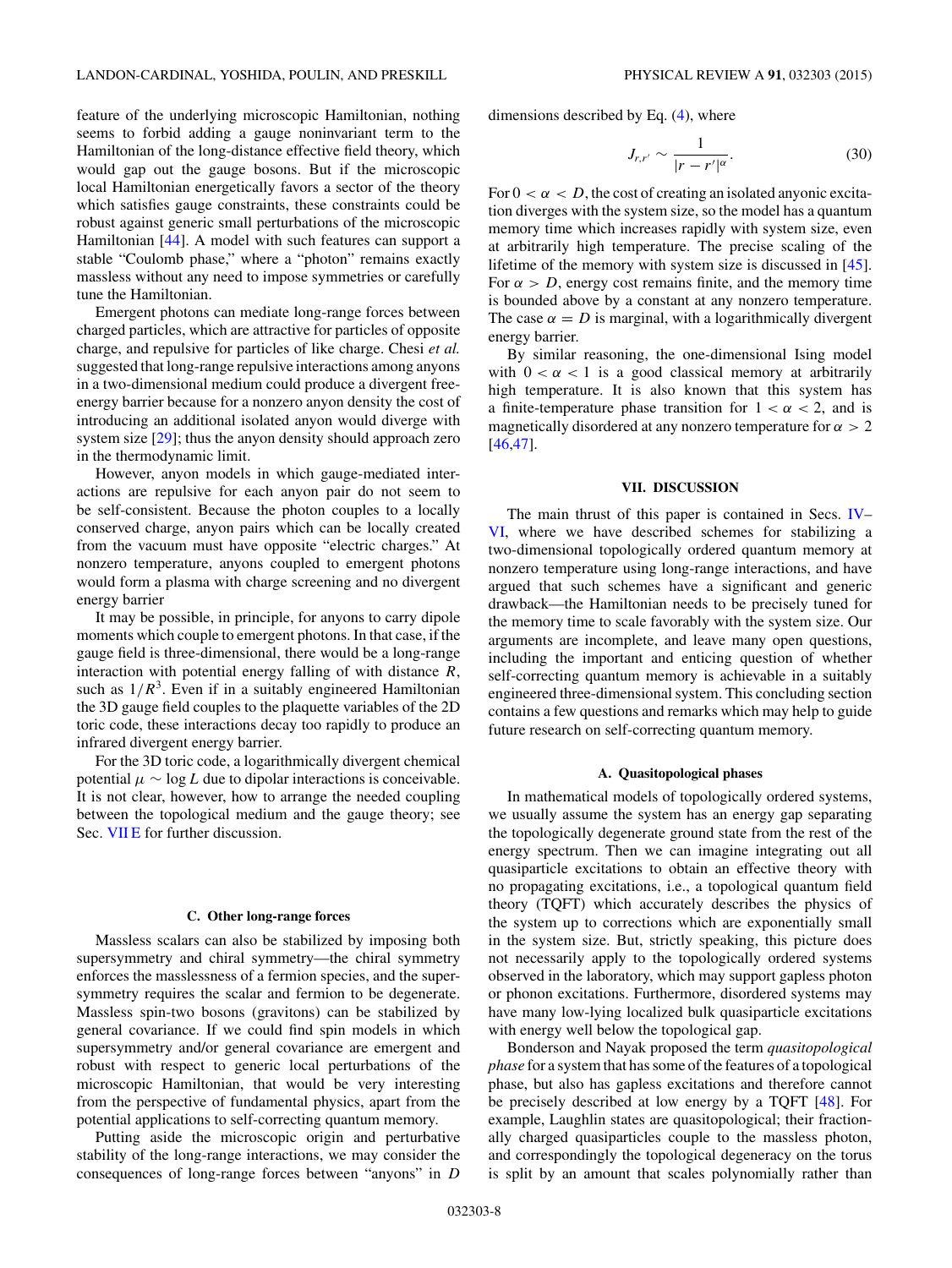<span id="page-8-0"></span>exponentially with the system size. Furthermore, the anyon braiding statistics is modified by nonuniversal dynamical phases which are not described by the TQFT. Bonderson and Nayak also proposed the term *strong quasitopological phase* for a system in which some sector of the theory decouples from the gapless excitations and can be accurately described by a TQFT. For example, the Moore-Read state has a strongly quasitopological sector. Although the Ising anyons carry electric charges which produce nontopological exchange phases, the distinguishable fusion channels for a system of many Ising anyons span a topologically protected Hilbert space well described by the Ising TQFT.

The toric-boson model, i.e., the toric code coupled to an exactly massless scalar field as in Eq. [\(4\)](#page-4-0), is a strong quasitopological phase. One might have thought that just as distantly separated anyons have a potential energy scaling algebraically with their separation, so large punctures on the lattice, which we may think of as fattened anyons, should also have an algebraically decaying interaction, and the corresponding splitting of the degeneracy on the torus should be algebraically decaying as for Laughlin states. But in the exactly solvable toric-boson model, the topological degeneracy on the torus is exact. Deforming the model with a small local perturbation might conceivably destroy the topological order, as discussed in Sec. [V,](#page-5-0) but in the "weak magnetic field" regime of Eqs.  $(26)$  and  $(27)$  the perturbation may produce only an exponentially small splitting of the ground-state degeneracy, just as for the toric code without long-range interactions.

#### **B. Topological order at low temperature in a finite system**

Our focus throughout this paper has been on the scaling of the memory time with system size, and in particular on whether arbitrarily long memory times are achievable as a matter of principle. But we should emphasize that a two-dimensional topologically ordered system of fixed size could be a useful quantum memory if the temperature *T* is far below the topological gap .

The signatures of topological order, such as quantized Hall conductance and nontrivial topological entanglement entropy, disappear on an  $L \times L$  lattice for system size larger than  $L_0(T)$ , where [\[11,49\]](#page-11-0)

$$
\log L_0(T) \approx \Delta/T. \tag{31}
$$

For  $L > L_0(T)$ , the system is likely to contain propagating thermally excited anyons, causing rapid decay of stored quantum information. But just as the quantized Hall conductance is a robust physical phenomenon, even though it disappears in the thermodynamic limit at any nonzero temperature, so a topological quantum memory with storage time enhanced by the inverse Boltzmann factor  $e^{\Delta/T}$  may be a valuable resource, even though it fails to meet our criteria for self-correction.

## **C. Self-correction and fast propagation**

The Lieb-Robinson bound, which applies to any local Hamiltonian which is a sum of finite-norm terms, asserts that information propagates at finite speed. This bound is violated by the toric-boson model given by Eq. [\(3\)](#page-4-0); therefore, this model



FIG. 1. A thought experiment to demonstrate the violation of the Lieb-Robinson bound in the toric-boson model. The *A* phase with  $W_r = +1$  is separated by a horizontal domain wall from the *B* phase with  $W_r = -1$ . An anyon pair is created at time  $t = 0$  deep within the *B* phase, and at the same time a magnetic field turns on along a vertical line extending from one anyon to the *A* phase. This anyon, attracted by the *A* phase, falls vertically, reaching speed  $O(L)$  by the time it reaches the domain wall.

cannot arise from an underlying model whose Hamiltonian is a sum of terms, each with bounded norm and bounded range.

When the toric-boson model on a  $L \times L$  lattice is perturbed by a suitable local Hamiltonian, anyons can propagate at speed  $O(L)$ . Consider dividing the lattice into two domains separated by a horizontal domain wall, as in Fig. 1. The lower half *A* is in the phase where plaquettes take the value  $W_r = +1$ , and the upper half *B* is in the phase with  $W_r = -1$ . At time  $t = 0$ , two anyonic excitations (each with  $W_r = +1$ ) are created deep within the *B* phase, and at the same time magnetic fields are applied to spins on a vertical line which extends from the lower anyon to the domain wall, and beyond into the *A* phase. This anyon is subjected to a long-range force attracting it toward the *A* phase. Were no magnetic field applied, the configuration with an anyon pair would be an exact energy eigenstate and would not evolve. But the applied magnetic field gives the lower anyon a finite effective mass, so it can respond to the attractive force by falling vertically. By the time it reaches the domain wall, this falling anyon has accelerated to speed  $O(L)$ . Thus anyons can travel at unbounded speed in the limit of infinite system size, showing that the Lieb-Robinson bound does not apply. When the anyon reaches the domain wall, it plunges through, becoming an anyon with  $W_r = -1$  in the *A* phase. Forces attracting it back toward the *B* phase slow the anyon down until it comes to rest deep with the *A* phase, and then proceeds to oscillate between positions in the *A* and *B* phases.

Since the divergent anyon chemical potential of the toricboson model is directly related to the long-range forces which can accelerate anyons to unbounded speed, one wonders whether this connection holds more generally. Generalized Lieb-Robinson bounds have been derived for systems which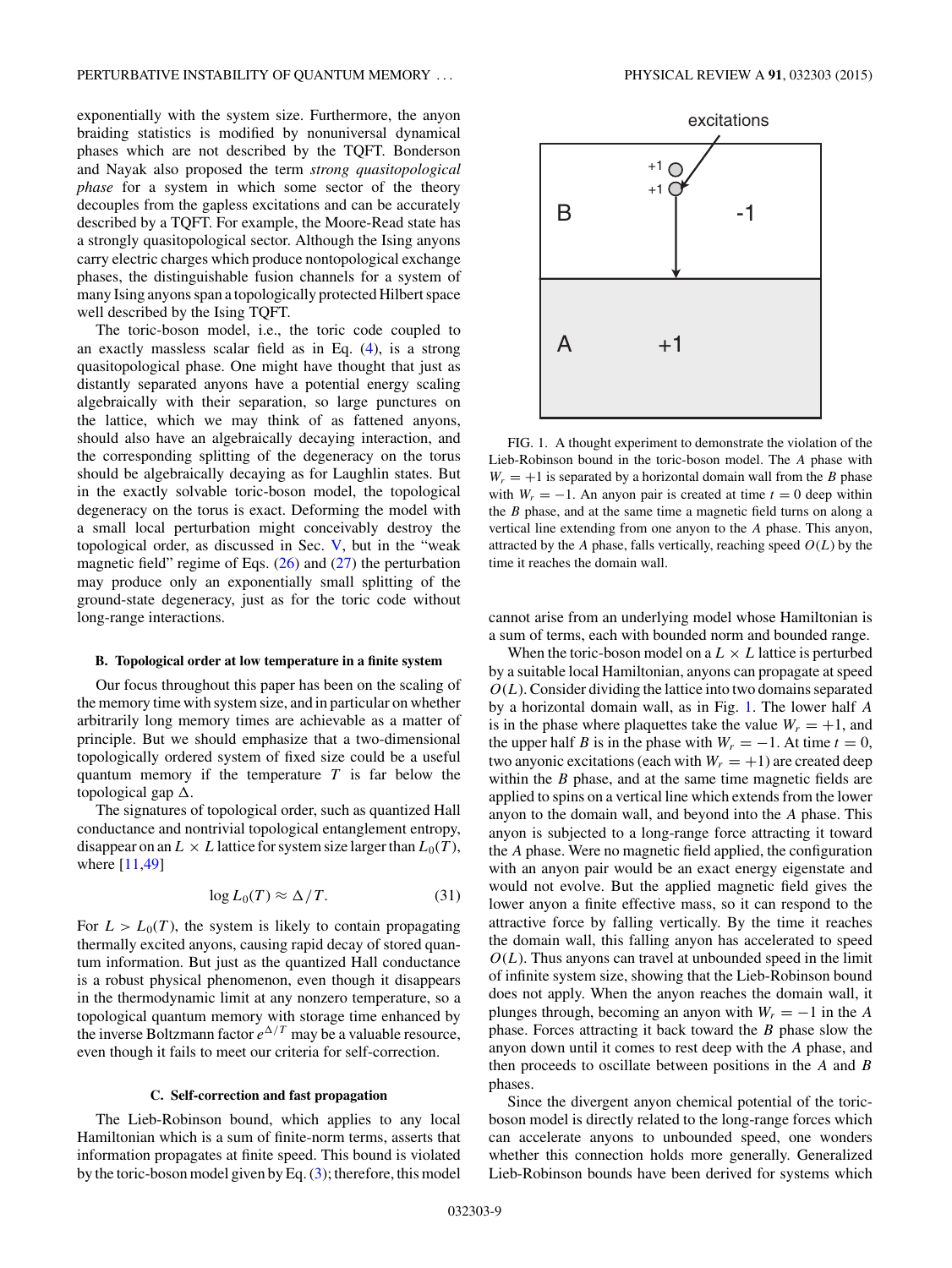have long-range interactions scaling with separation *r* as  $r^{-\alpha}$ , showing that in *D* dimensions the time required for information to propagate a distance *r* is bounded below by a logarithm of *r* for  $\alpha > D$  [\[50\]](#page-11-0) and by a sublinear power of *r* for  $\alpha > 2D$  [\[51\]](#page-11-0). No limitations on propagation speed have been derived for  $\alpha \leq D$ , the regime in which long-range interactions can cause the chemical potential to diverge. Since the infinite anyon chemical potential results from the response of the topological medium arbitrarily far away, it is tempting to assert that a divergent chemical potential can occur only in a system with constant propagation time independent of *r*, though we do not have a rigorous general argument for that conclusion.

Not only bosons, but also fermions can induce long-range interactions when fermion wave functions are delocalized. A familiar example is the Ruderman-Kittel-Kasuya-Yosida (RKKY) interaction between nuclear magnetic dipole moments induced by exchange of conduction electrons, leading to an effective interaction strength proportional to

$$
\sim \frac{1}{r^4} [2kr \cos(2kr) - \sin(2kr)],\tag{32}
$$

where  $r$  is the separation of the dipoles and  $k$  is the conduction electron's wave number. Even though such effective longrange forces can arise from fermion exchange, these forces cannot produce an infinite propagation speed or an infinite anyon chemical potential. The microscopic Hamiltonian is a sum of terms with bounded range and bounded norm, so the Lieb-Robinson bound implies a finite propagation speed. Furthermore, the energy cost of creating an isolated anyon is finite because only a constant number of terms in the Hamiltonian, each with constant norm, is sensitive to the presence of the excitation. Indeed, this remark applies not just to fermions but also to spin models where the Hamiltonian is a sum of terms with bounded range and bounded norm.

#### **D. Self-correction as a phase transition**

We expect the stored quantum information in a quantum memory to decay quickly at sufficiently high temperature. Therefore, a system which is self-correcting is expected to undergo a phase transition at a critical temperature. In the low-temperature phase, the memory time increases without bound as the system size increases, and in the high-temperature phase, the memory time is bounded above by a constant independent of system size. If the system has no phase transition at nonzero temperature, then we do not expect it to be self-correcting at low temperature.

For example, though Haah's cubic code [\[20\]](#page-11-0) and Michnicki's welded code [\[22,23\]](#page-11-0) both have divergent energy barriers, in both cases the partition function can be computed exactly, and one finds that singularities occur only at zero temperature. The absence of a phase transition at nonzero temperature is compatible with the observation that the memory time is constant at nonzero temperature, despite the increasing energy barrier. In contrast, the four-dimensional toric code, which is self-correcting, has a phase transition at nonzero temperature associated with the condensation of string excitations [\[52\]](#page-11-0).

In fact, the connection between self-correction and phase transitions can be rather subtle, as Hastings *et al.* observed [\[53\]](#page-11-0). They noticed that in the toric code in six or more dimensions, the critical temperature  $T_c$  associated with thermodynamic singularities is higher than the percolation temperature  $T_p$ , above which thermally excited extended defects can have infinite size with non-negligible probability; furthermore, the separation between the two temperatures grows parametrically with increasing dimension *D*. A related phenomenon occurs if we consider the toric code in  $D = 4$  dimensions, but where the variables residing on lattice plaquettes take values in  $Z_N$  rather than  $Z_2$ . As has been known for some time, for  $N \geq 5$  the fourdimensional  $Z_N$  gauge theory has two phase transitions as the temperature varies [\[52\]](#page-11-0). In the low-temperature phase, defects are typically small and dilute, and the memory time increases exponentially with system size. In the high-temperature phase, stored information decays in constant time.

To gain insight into the memory time in the intermediatetemperature region, it is helpful to consider classical spin systems storing classical information which also exhibit defect percolation below the critical temperature. For example, for the *N*-state Potts model [\[54\]](#page-11-0) with  $N \ge 5$ , the defect percolation temperature  $T_p$ , above which thermally fluctuating domain walls have unbounded size, is less than the critical temperature *Tc*, above which the system does not spontaneously magnetize. In the intermediate-temperature phase, although defects percolate, the free-energy barrier for logical errors is  $O(\log L)$ , and correspondingly the memory time scales polynomially with system size [\[55\]](#page-11-0). This physical picture suggests that the memory time may also scale polynomially for highdimensional toric codes, when the temperature is in between the percolation temperature and the critical temperature. Thus, while  $T < T_c$  may be necessary for an exponentially scaling memory time, it does not seem to be sufficient in general.

Hastings *et al.* also suggested that high-dimensional toric codes may be self-correcting even in the superheated regime above the critical temperature, due to hysteretic behavior [\[53\]](#page-11-0). Mean-field theory predicts that the Potts model is a good classical memory even for  $T > T_c$  [\[56\]](#page-11-0), but this mean-field prediction is not supported by numerical simulations. The memory time of the (slightly) superheated two-dimensional Ising model increases polynomially with system size *L* up to an optimal size *L*<sup>∗</sup> comparable to the correlation length, but the *N*-state Potts model has a first-order thermal phase transition for  $N \ge 5$ , and its stored classical information decays rapidly when the temperature is just slightly above the critical temperature.

Another connection between self-correction and phase transitions can be obtained from the analysis of master equations describing thermally fluctuating systems. For any classical spin system subject to Glauber dynamics, in which *all* correlation functions decay exponentially with distance, if the Gibbs state is the unique fixed point then the convergence to the Gibbs state is rapid [\[57\]](#page-11-0). Here "rapid" means scaling polynomially with system size; for some classical spin systems stronger results can be derived [\[58\]](#page-11-0), and in any case the classical memory time may in some cases be much shorter than the convergence time to the Gibbs state. Since exponentially decaying correlations are a typical feature of high-temperature phases, we may expect rapid mixing to the Gibbs state above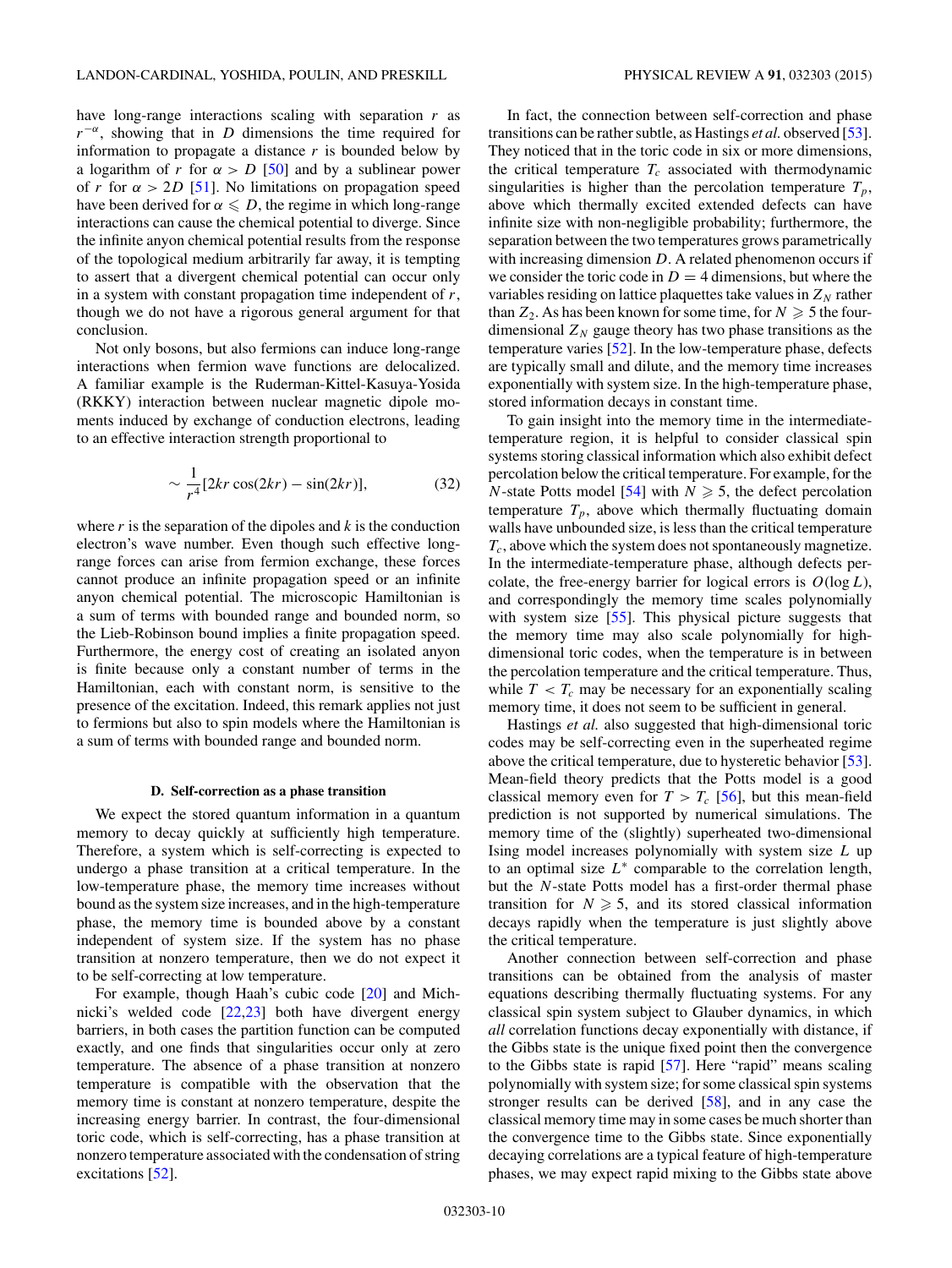<span id="page-10-0"></span>the critical temperature, and therefore rapid decay of stored classical information.

### **E. Perturbative origin of long-range forces**

In Sec. [IV,](#page-3-0) we discussed how long-range interactions between plaquette operators might enhance the quantum memory time of a two-dimensional topologically ordered system. But until now we have not considered in detail how such long-range forces might arise from a microscopic Hamiltonian which is a sum of terms with bounded range and bounded norm.

Before we discuss the microscopic origin of long-range interactions, let us first recall how topological order can arise in a two-dimensional spin system. The toric code provides a beautiful and instructive example of a frustration-free commuting Hamiltonian with a topologically ordered ground state. But each term in the Hamiltonian acts nontrivially on four qubits, while the naturally occurring interactions in a spin Hamiltonian are typically two-body terms. In fact, frustration-free commuting models realizing any doubled (nonchiral) anyon model can be constructed [\[59\]](#page-11-0), but only by including even higher-weight many-body terms in the Hamiltonian. What spin models with physically plausible two-local interactions will exhibit topological order?

It is known that the ground state of any two-body frustration-free commuting Hamiltonian has only short-range entanglement, and therefore cannot be topologically ordered [\[60,61\]](#page-11-0). This conclusion also applies to frustration-free commuting Hamiltonians with three-local interactions among qubits on any graph, or for three-local interactions among qutrits on a nearly Euclidean lattice [\[62\]](#page-11-0). In this sense, the toric code, with four-local interactions among qubits on a square lattice, is the optimal model of two-dimensional topological order based on an exactly solvable commuting Hamiltonian.

Therefore, to obtain a topologically ordered ground state from a two-local Hamiltonian, we must be willing to consider noncommuting Hamiltonians, which may not be exactly solvable. One approach to constructing such models is the method of perturbative gadgets [\[63,64\]](#page-11-0). The idea is to approximate a target Hamiltonian *H*0, which is commuting and has a topologically ordered ground state, with a two-local Hamiltonian *H*. We may express *H* as

$$
H = H_0 + V. \tag{33}
$$

Because the topological order of  $H_0$  is perturbatively stable, the quantum memory properties of the two-local Hamiltonian *H* will mimic those of the target Hamiltonian  $H_0$  if the perturbation *V* is a sum of sufficiently small local terms.

But can we also obtain long-range plaquette-plaquette interactions of the form  $-\sum_{r,r'} J_{r,r'} W_r W_{r'}$  as a perturbative

approximation to a two-body Hamiltonian? On a square lattice, each term in this Hamiltonian involves eight lattice sites, and the number of terms scales like the square of the system's area, where each term involves the exchange of at least one gadget particle, so the "density" of gadget particles per unit area is divergent. We have not found a way for the gadget particles to couple to the plaquette variables in the desired way, or for the nonlocal Hamiltonian to be perturbatively close to a two-local one.

In fact, as already noted in Sec. [VII C,](#page-8-0) we do not expect the infinite anyon chemical potential of the toric-boson model to be realizable by any Hamiltonian which is a sum of terms with bounded range and bounded norm, simply because the energy cost of a localized excitation should be finite if the excitation occupies a finite lattice volume. Or, at any rate, the toric-boson model could provide a good description only in a scaling limit where the lattice spacing becomes small compared to the anyon size.

A further potential problem is that long-range interactions, whatever their origin, might interfere with the perturbative stability of the target Hamiltonian, and hence invalidate the perturbative gadget method for achieving topological order. Arguments for the perturbative stability of topological order formulated in [6[,34\]](#page-11-0) do not apply if the perturbation *V* includes terms which decay algebraically (rather than exponentially) with distance. Indeed, systems with long-range interactions can often be well described using mean-field approximations in which entanglement is assumed to be short range. If a topologically ordered system with long-range plaquetteplaquette interactions can arise from a two-local Hamiltonian at all, approximation schemes going beyond conventional perturbation theory may be needed to analyze the stability of the system's stored quantum information [\[65\]](#page-11-0).

# **ACKNOWLEDGMENTS**

We thank Jeongwan Haah, Michael J. Kastoryano, Daniel Loss, Kamil Michnicki, Fernando Pastawski, Fabio Pedrocchi, and Kristan Temme for helpful discussions. B.Y. is supported by the David and Ellen Lee Postdoctoral fellowship. O.L.C. is partially supported by Fonds de Recherche Québec-Nature et Technologies. D.P. is partially supported by Canada's NSERC and the Canadian Institute for Advanced Research. This work was supported in part by NSA/ARO Grant No. W911NF-09- 1-0442, and AFOSR/DARPA Grant No. FA8750-12-2-0308. We also acknowledge funding provided by the Institute for Quantum Information and Matter, an NSF Physics Frontiers Center with support of the Gordon and Betty Moore Foundation (NSF Grants No. PHY-0803371 and No. PHY-1125565). Part of this work was done while D.P. was visiting IQIM.

- [1] E. Dennis, A. Kitaev, A. Landahl, and J. Preskill, [J. Math. Phys.](http://dx.doi.org/10.1063/1.1499754) **[43](http://dx.doi.org/10.1063/1.1499754)**, [4452](http://dx.doi.org/10.1063/1.1499754) [\(2002\)](http://dx.doi.org/10.1063/1.1499754).
- [2] D. Bacon, [Phys. Rev. A](http://dx.doi.org/10.1103/PhysRevA.73.012340) **[73](http://dx.doi.org/10.1103/PhysRevA.73.012340)**, [012340](http://dx.doi.org/10.1103/PhysRevA.73.012340) [\(2006\)](http://dx.doi.org/10.1103/PhysRevA.73.012340).
- [3] S. Bravyi and B. Terhal, [New J. Phys.](http://dx.doi.org/10.1088/1367-2630/11/4/043029) **[11](http://dx.doi.org/10.1088/1367-2630/11/4/043029)**, [043029](http://dx.doi.org/10.1088/1367-2630/11/4/043029) [\(2009\)](http://dx.doi.org/10.1088/1367-2630/11/4/043029).
- [4] B. Yoshida, [Ann. Phys.](http://dx.doi.org/10.1016/j.aop.2011.06.001) **[326](http://dx.doi.org/10.1016/j.aop.2011.06.001)**, [2566](http://dx.doi.org/10.1016/j.aop.2011.06.001) [\(2011\)](http://dx.doi.org/10.1016/j.aop.2011.06.001).
- [5] X.-G. Wen, [Int. J. Mod. Phys. B](http://dx.doi.org/10.1142/S0217979290000139) **[04](http://dx.doi.org/10.1142/S0217979290000139)**, [239](http://dx.doi.org/10.1142/S0217979290000139) [\(1990\)](http://dx.doi.org/10.1142/S0217979290000139).
- [6] S. Bravyi, M. Hastings, and S. Michalakis, [J. Math. Phys.](http://dx.doi.org/10.1063/1.3490195) **[51](http://dx.doi.org/10.1063/1.3490195)**, [093512](http://dx.doi.org/10.1063/1.3490195) [\(2010\)](http://dx.doi.org/10.1063/1.3490195).
- [7] M. B. Hastings, [Phys. Rev. Lett.](http://dx.doi.org/10.1103/PhysRevLett.107.210501) **[107](http://dx.doi.org/10.1103/PhysRevLett.107.210501)**, [210501](http://dx.doi.org/10.1103/PhysRevLett.107.210501) [\(2011\)](http://dx.doi.org/10.1103/PhysRevLett.107.210501).
- [8] C. Castelnovo and C. Chamon, [Phys. Rev. B](http://dx.doi.org/10.1103/PhysRevB.78.155120) **[78](http://dx.doi.org/10.1103/PhysRevB.78.155120)**, [155120](http://dx.doi.org/10.1103/PhysRevB.78.155120) [\(2008\)](http://dx.doi.org/10.1103/PhysRevB.78.155120).
- [9] Z. Nussinov and G. Ortiz, [Proc. Natl. Acad. Sci.](http://dx.doi.org/10.1073/pnas.0803726105) **[106](http://dx.doi.org/10.1073/pnas.0803726105)**, [16944](http://dx.doi.org/10.1073/pnas.0803726105) [\(2009\)](http://dx.doi.org/10.1073/pnas.0803726105).